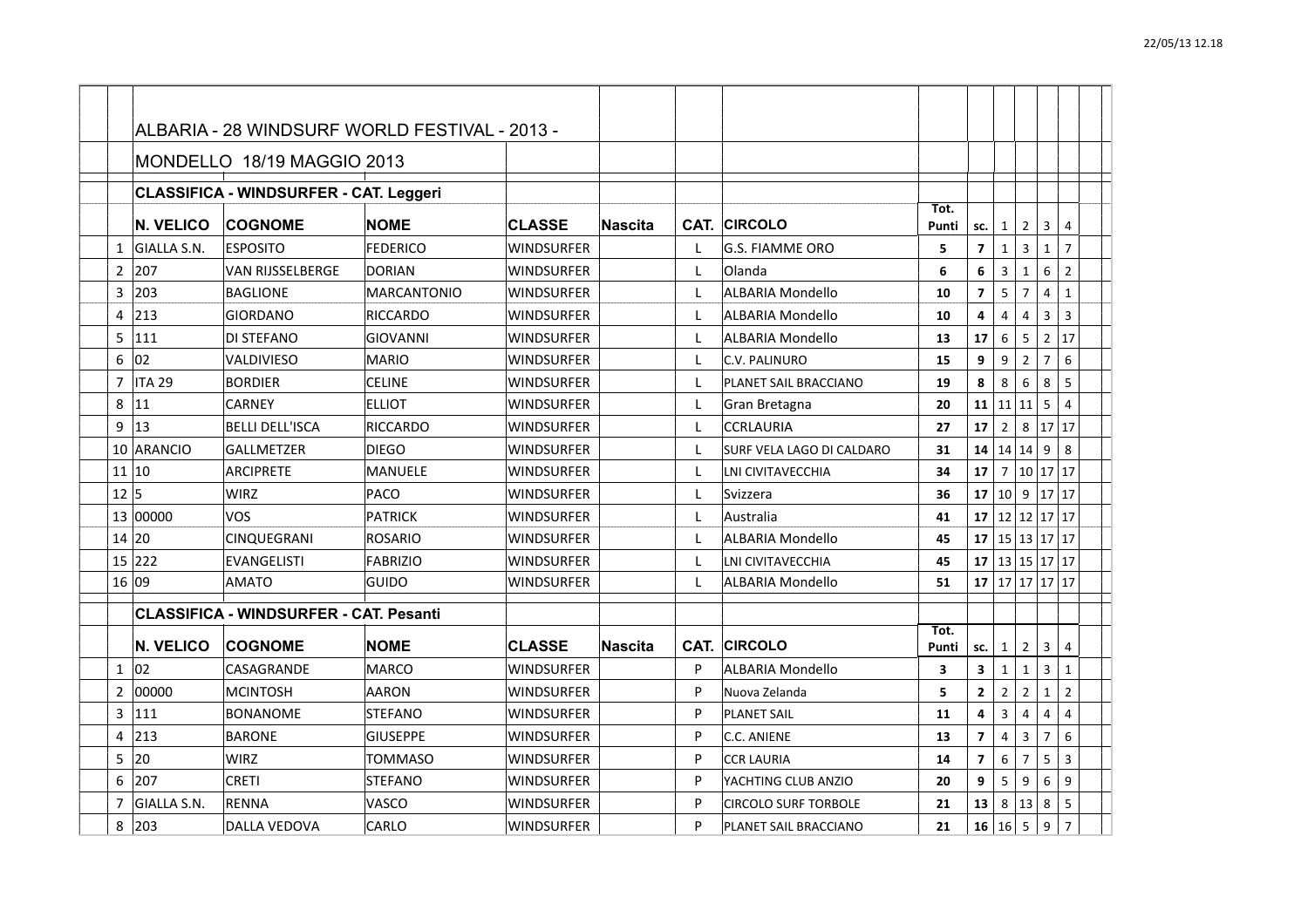| 9              | <b>ITA 29</b>    | <b>LEONE</b>                | LEONARDO                                      | <b>WINDSURFER</b> |                | P               | <b>CIRCOLO VEL NAUT CLUB</b>       | 23    | 10             | $\overline{7}$ |                | 8 10 8                  |                     |                         |  |
|----------------|------------------|-----------------------------|-----------------------------------------------|-------------------|----------------|-----------------|------------------------------------|-------|----------------|----------------|----------------|-------------------------|---------------------|-------------------------|--|
| 10 5           |                  | <b>BUFALINI</b>             | <b>MAURIZIO</b>                               | WINDSURFER        |                | P               | <b>PLANET SAIL</b>                 | 32    |                |                |                |                         | $17$ 17 11 11 10    |                         |  |
| 11             |                  | <b>ALBERTI</b>              | ALESSANDRO                                    | <b>WINDSURFER</b> |                | P               | <b>Tunisia</b>                     | 36    | 17             |                | 17 17          |                         | 2 17                |                         |  |
| 12 09          |                  | <b>BAGLIONE</b>             | <b>VINCENZO</b>                               | <b>WINDSURFER</b> |                | P               | <b>ALBARIA Mondello</b>            | 40    | 17             | 17             |                |                         | 6 17 17             |                         |  |
| 13 13          |                  | DI BARTOLO                  | NICOLO'                                       | <b>WINDSURFER</b> |                | P               | ALBARIA Mondello                   | 44    |                |                |                |                         | 17 17 10 17 17      |                         |  |
|                | 14 222           | PORCELLA                    | <b>PIETRO</b>                                 | <b>WINDSURFER</b> |                | P               | <b>WAVE SARDINIA</b>               | 46    | 17             |                |                |                         | 17 12 17 17         |                         |  |
|                | 15 ARANCIO       | <b>BRUNO</b>                | <b>EDOARDO</b>                                | <b>WINDSURFER</b> |                | P               | ALBARIA Mondello                   | 51    |                |                |                |                         | $17$ 17 17 17 17 17 |                         |  |
| 16 10          |                  | <b>DI FEDE</b>              | CARLO                                         | <b>WINDSURFER</b> |                | P               | C.C.R.L. LAURIA                    | 51    |                |                |                |                         | $17$ 17 17 17 17    |                         |  |
|                |                  |                             |                                               |                   |                |                 |                                    |       |                |                |                |                         |                     |                         |  |
|                |                  |                             |                                               |                   |                |                 |                                    |       |                |                |                |                         |                     |                         |  |
|                |                  |                             | ALBARIA - 28 WINDSURF WORLD FESTIVAL - 2013 - |                   |                |                 |                                    |       |                |                |                |                         |                     |                         |  |
|                |                  | MONDELLO 18/19 MAGGIO 2013  |                                               |                   |                |                 |                                    |       |                |                |                |                         |                     |                         |  |
|                |                  |                             |                                               |                   |                |                 |                                    |       |                |                |                |                         |                     |                         |  |
|                |                  | <b>CLASSIFICA RSX Youth</b> |                                               |                   |                |                 |                                    |       |                |                |                |                         |                     |                         |  |
|                | <b>N. VELICO</b> | <b>COGNOME</b>              | <b>NOME</b>                                   | <b>CLASSE</b>     | <b>Nascita</b> | CAT.            | <b>CIRCOLO</b>                     | Punti | sc.            | $\mathbf{1}$   | $2^{\circ}$    | $\overline{\mathbf{3}}$ | $\overline{4}$      | 5 <sup>2</sup>          |  |
| $\mathbf{1}$   | <b>ITA 88</b>    | <b>CAMBONI</b>              | <b>MATTIA</b>                                 | <b>RSX YOUTH</b>  | 26/04/96       | U 17            | L.N.I. CIVITAVECCHIA               | 4     | $\overline{2}$ | $\mathbf{1}$   | 1              | $\mathbf{1}$            | $\overline{2}$      | $\mathbf{1}$            |  |
| $\overline{2}$ | <b>ITA 60</b>    | <b>BENEDETTI</b>            | <b>DANIELE</b>                                | <b>RSX YOUTH</b>  | 30/09/95       | U 17            | L.N.I. CIVITAVECCHIA               | 8     | 4              | 4              | $\overline{3}$ | $\overline{2}$          | $\mathbf{1}$        | $\overline{2}$          |  |
| 3              | <b>ITA 16</b>    | <b>POCHIERO</b>             | <b>MANOLO</b>                                 | <b>RSX YOUTH</b>  | 28/06/95       | U 17            | C.N.I. CIVITAVECCHIA               | 12    | 5              | $\overline{2}$ | $\overline{4}$ | 3                       | 3                   | 5                       |  |
| 4              | ITA 38           | <b>CITTADINI</b>            | <b>MICHELE</b>                                | <b>RSX YOUTH</b>  | 03/03/00       | U 17            | WINDSURF CLUB CAGLIARI             | 12    | 6              | 3              | $\overline{2}$ | 6                       | $\overline{4}$      | $\overline{\mathbf{3}}$ |  |
| 5              | <b>ITA 12</b>    | <b>ZERILLO</b>              | <b>GIUSEPPE</b>                               | <b>RSX YOUTH</b>  | 11/03/97       | U <sub>17</sub> | ALBARIA Mondello                   | 19    | $\overline{7}$ | 5              | $\overline{7}$ | 5                       | 5                   | $\overline{4}$          |  |
| 6              | <b>ITA 157</b>   | <b>MAGGETTI</b>             | <b>MARTA</b>                                  | <b>RSX YOUTH</b>  | 10/01/96       |                 | <b>FU17 WINDSURF CLUB CAGLIARI</b> | 26    | 8              | 6              | 5              | 8                       | 8                   | $\overline{7}$          |  |
| 7              | <b>ITA 55</b>    | <b>MATRACIA</b>             | <b>LUCA</b>                                   | <b>RSX YOUTH</b>  | 05/12/95       | U 17            | C.C.R.L. LAURIA                    | 27    | 9              | 8              | 9              | 4                       | 6                   | 9                       |  |
| 8              | <b>ITA 52</b>    | <b>VACCA</b>                | <b>ELENA</b>                                  | <b>RSX YOUTH</b>  | 24/09/96       | <b>FU17</b>     | WINDSURF CLUB CAGLIARI             | 30    | 11             | 9              | 6              | 11                      | 9                   | 6                       |  |
| 9              | ITA 151          | SALVO                       | DANILO                                        | <b>RSX YOUTH</b>  | 11/11/95       | U 17            | CANOTTIERI MARSALA                 | 37    | 16 16 15       |                |                | $\overline{7}$          | $\overline{7}$      | 8                       |  |
|                | 10 ITA 222       | <b>TENSI</b>                | <b>TOMMASO</b>                                | <b>RSX YOUTH</b>  | 24/09/96       | U 17            | L.N.I. OSTIA                       | 40    |                |                |                |                         | 10 10 10 10 10 10   |                         |  |
|                | 11   ITA 118     | <b>SCHIRRU</b>              | <b>ANDREA</b>                                 | <b>RSX YOUTH</b>  | 23/02/96       | U 17            | WINDSURF CLUB CAGLIARI             | 43    | 17             | $\overline{7}$ |                |                         | 8 17 17 11          |                         |  |
| 12             | ITA 7            | <b>RAMPOLLA</b>             | <b>GABRIELE</b>                               | <b>RSX YOUTH</b>  | 27/12/96       | U 17            | C.C.R.L. LAURIA                    | 43    | 12             |                | 12 11          | 9                       |                     | $11$   12               |  |
|                | 13 ITA 23        | <b>PULIZZI</b>              | <b>MAURIZIO</b>                               | <b>RSX YOUTH</b>  | 27/08/95       | U <sub>17</sub> | CANOTTIERI MARSALA                 | 50    |                |                |                |                         | 14 14 12 12 12 14   |                         |  |
| 14             | <b>ITA 92</b>    | <b>CERRETI</b>              | <b>MICAELA</b>                                | <b>RSX YOUTH</b>  | 30/11/96       |                 | F U17   L.N.I. CIVITAVECCHIA       | 52    |                |                |                |                         | 17 13 13 13 17 13   |                         |  |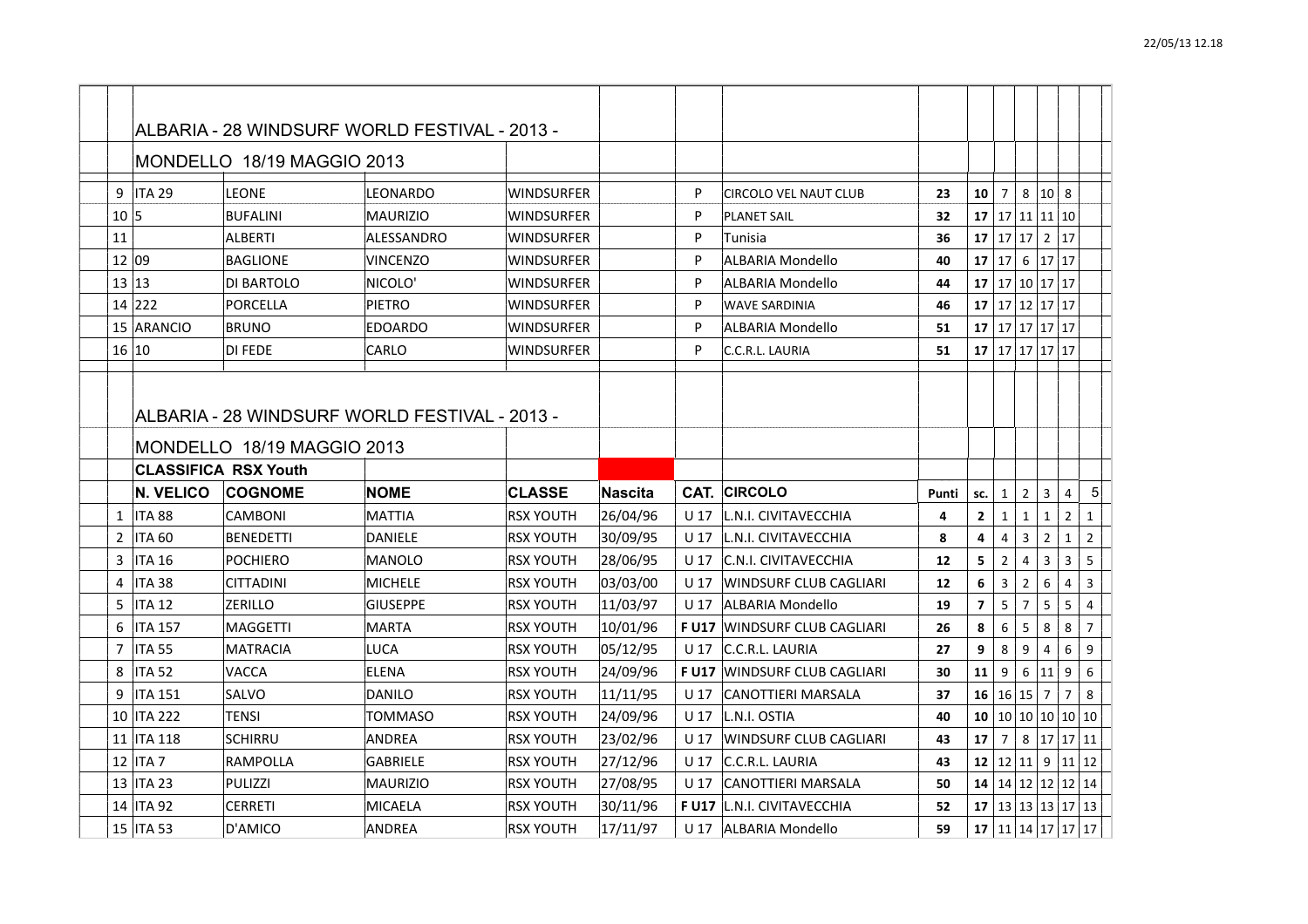|   | 16   ITA 117     | TONEI                                         | DALILA           | <b>RSX YOUTH</b>      |          |                 | <b>F U17 INAUTIC CLUB CASTELFUSANO</b> |       |     |                |                | 17   15   16   13   17   17                  |                |
|---|------------------|-----------------------------------------------|------------------|-----------------------|----------|-----------------|----------------------------------------|-------|-----|----------------|----------------|----------------------------------------------|----------------|
|   |                  |                                               |                  |                       | 17/08/96 |                 |                                        | 61    |     |                |                |                                              |                |
|   |                  |                                               |                  |                       |          |                 |                                        |       |     |                |                |                                              |                |
|   |                  | ALBARIA - 28 WINDSURF WORLD FESTIVAL - 2013 - |                  |                       |          |                 |                                        |       |     |                |                |                                              |                |
|   |                  | MONDELLO 18/19 MAGGIO 2013                    |                  |                       |          |                 |                                        |       |     |                |                |                                              |                |
|   |                  | <b>CLASSIFICA TECHNO 293 - Under 17</b>       |                  |                       |          |                 |                                        |       |     |                |                |                                              |                |
|   |                  |                                               |                  |                       |          |                 | CAT. CIRCOLO                           | Tot.  |     |                |                |                                              |                |
|   | <b>N. VELICO</b> | <b>COGNOME</b>                                | <b>NOME</b>      | <b>CLASSE</b>         | Nascita  |                 |                                        | Punti | SC. | $\mathbf{1}$   | $\overline{2}$ | 3<br>4                                       | 5 <sup>1</sup> |
|   | 1   ITA 999      | <b>ZERILLO</b>                                | <b>ALBERTO</b>   | TECHNO 293            | 10/10/98 | U 17            | ALBARIA Mondello                       | 6     | 5   |                | $\mathbf{1}$   | 5<br>$\overline{2}$                          | $\overline{2}$ |
|   | 2 ITA 171        | <b>CIABATTI</b>                               | CARLO            | TECHNO 293            | 06/11/98 | U <sub>17</sub> | WINDSURF CLUB CAGLIARI                 | 14    | 8   | 5              | 8              | $\overline{2}$<br>6                          | $\mathbf{1}$   |
| 3 | <b>ITA 24</b>    | DI TOMASSI                                    | LUCA             | TECHNO 293            | 29/03/99 | U 17            | INAUTIC CLUB CASTELFUSANO              | 14    | 11  | $\overline{7}$ | $\overline{2}$ | 11<br>1                                      | 4              |
| 4 | <b>ITA 165</b>   | TOMASELLO                                     | <b>FRANCESCO</b> | TECHNO 293            | 02/09/98 | U 17            | C.C.R.L. LAURIA                        | 15    | 6   | $\overline{2}$ | $\overline{3}$ | 6<br>5                                       | 5              |
| 5 | ITA 13           | LO MAURO                                      | <b>RUGGERO</b>   | TECHNO 293            | 24/10/98 | U 17            | C.C. R. LAURIA                         | 20    | 11  | $\overline{3}$ | 6              | $\mathbf{3}$<br>11                           | 8              |
| 6 | <b>ITA 17</b>    | CANGEMI                                       | <b>ANTONINO</b>  | TECHNO 293            | 03/07/98 | U 17            | C.C.R.L. LAURIA                        | 21    | 8   | 6              | 5              | $\overline{7}$<br>8                          | 3              |
| 7 | <b>ITA 134</b>   | <b>ONALI</b>                                  | <b>MATTIA</b>    | TECHNO 293            | 19/06/97 | U 17            | WINDSURF CLUB CAGLIARI                 | 21    | 27  | 8              | 27             | 3<br>1                                       | 9              |
| 8 | <b>ITA 85</b>    | <b>EVANGELISTI</b>                            | <b>MATTEO</b>    | TECHNO 293            | 22/05/98 | U <sub>17</sub> | LNI CIVITAVECCHIA                      | 22    | 9   | $\overline{4}$ | $\overline{4}$ | $\overline{7}$<br>9                          | $\overline{7}$ |
| 9 | ITA <sub>6</sub> | <b>GERACI</b>                                 | LORENZO          | TECHNO 293            | 05/08/98 | U 17            | ALBARIA Mondello                       | 24    | 10  | 9              | $\overline{7}$ | $\overline{4}$<br>4                          | 10             |
|   | 10   ITA 97      | <b>RAGUSA</b>                                 | <b>MARCO</b>     | TECHNO 293            | 27/06/97 | U 17            | INAUTIC CLUB CASTELFUSANO              | 33    | 10  | 10             | 9              | 10<br>8                                      | 6              |
|   | 11   ITA 33      | <b>MACALUSO</b>                               | LEONARDO         | TECHNO <sub>293</sub> | 13/12/97 | U 17            | C.C.R.L. LAURIA                        | 41    | 14  |                |                | 12 10 9 10 14                                |                |
|   | 12   ITA 9       | DI STEFANO                                    | <b>ROBERTO</b>   | TECHNO 293            | 12/05/98 | U 17            | <b>ALBARIA Mondello</b>                | 50    |     |                |                | 15   14   11   12   13   15                  |                |
|   | 13   ITA 14      | PULIZZI                                       | ALESSANDRO       | TECHNO 293            | 24/09/97 | U 17            | <b>CANOTTIERI MARSALA</b>              | 51    |     |                |                | $18 \mid 11 \mid 15 \mid 18 \mid 12 \mid 13$ |                |
|   | 14   ITA 4       | <b>CONTI</b>                                  | <b>GUGLIELMO</b> | TECHNO 293            | 03/03/98 | U 17            | C.C.R.L. LAURIA                        | 52    | 14  |                |                | 13 14 14 14 11                               |                |
|   | 16   ITA 87      | <b>RENNA</b>                                  | <b>JACOPO</b>    | TECHNO 293            | 27/12/98 | U 17            | <b>CIRCOLO SURF TORBOLE</b>            | 61    | 18  |                |                | 18 12 15 16 18                               |                |
|   | 17 ITA 2         | <b>BUSETTA</b>                                | <b>RICCARDO</b>  | TECHNO <sub>293</sub> | 13/12/98 | U 17            | CANOTTIERI MARSALA                     | 65    | 20  |                |                | 16 17 20 20 12                               |                |
|   | 18   ITA 65      | TORCHIA                                       | SIMONA           | TECHNO 293            | 02/12/98 |                 | F U 17 ALBARIA Mondello                | 65    |     |                |                | 20   20   18   13   15   19                  |                |
|   | 19   ITA 59      | <b>STASSI</b>                                 | <b>UMBERTO</b>   | TECHNO 293            | 15/09/97 | U 17            | ALBARIA A.S.D                          | 68    | 23  |                |                | 17 16 17 18 23                               |                |
|   | 15   ITA 28      | <b>ALAGNA</b>                                 | <b>GIULIA</b>    | TECHNO 293            | 09/03/98 |                 | <b>F U 17 CANOTTIERI MARSALA</b>       | 65    |     |                |                | <b>28</b> 15 13 28 21 16                     |                |
|   | 20 ITA 153       | <b>TORCHIA</b>                                | LAURA            | TECHNO 293            | 02/12/98 |                 | <b>FU 17 ALBARIA Mondello</b>          | 74    | 21  |                |                | 19 19 19 17 21                               |                |
|   | 21 ITA 60        | <b>BENEDETTI</b>                              | <b>KATRIN</b>    | TECHNO 293            | 29/12/99 |                 | U 17   LNI CIVITAVECCHIA               | 75    |     |                |                | <b>21</b>   21   20   16   19   20           |                |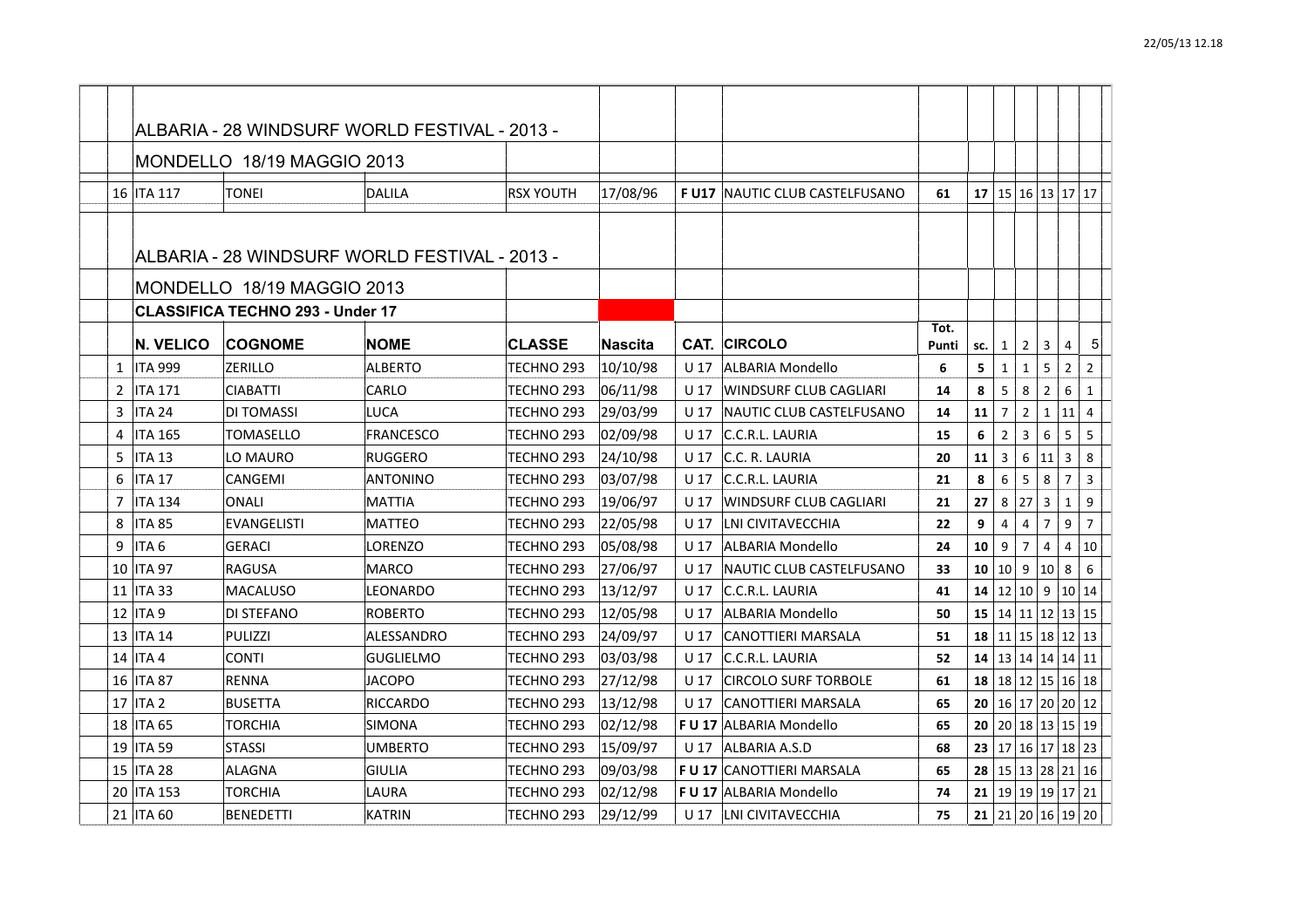| 22 ITA 808                         | <b>NOGLER</b>                           | <b>MICHELLE</b>                               | TECHNO 293    | 08/07/97 | U 17            | <b>CIRCOLO SURF TORBOLE</b>         | 88    |                 |                |                        |                | 28 22 21 28 28 17 |  |
|------------------------------------|-----------------------------------------|-----------------------------------------------|---------------|----------|-----------------|-------------------------------------|-------|-----------------|----------------|------------------------|----------------|-------------------|--|
| 23<br><b>ITA 289</b>               | <b>PIRROTTA</b>                         | GIROGIO                                       | TECHNO 293    | 28/08/96 | U 17            | C.C.R.L. LAURIA                     | 92    |                 |                |                        |                | 28 23 24 21 28 24 |  |
| 24 ITA 69                          | L'OCCASO                                | <b>MICHELE</b>                                | TECHNO 293    | 05/12/96 | U 17            | PLANET SAIL ROMA                    | 97    |                 |                |                        |                | 28 24 23 28 28 22 |  |
| 25<br><b>ITA 273</b>               | DI LEO                                  | LERISEN                                       | TECHNO 293    | 27/03/00 | U 17            | LNI OSTIA                           | 100   |                 |                |                        |                | 28 25 22 28 28 25 |  |
| 26   ITA 64                        | PATERNOSTER                             | <b>GIORGIA</b>                                | TECHNO 293    | 02/09/98 |                 | F U 17 ALBARIA Mondello             | 108   |                 |                |                        |                | 28 27 25 28 28 28 |  |
| 27 ITA 189                         | SCAGNOLI                                | ELENA                                         | TECHNO 293    | 27/11/95 |                 | <b>F U 17 PLANET SAIL ROMA</b>      | 108   |                 |                |                        |                | 28 26 26 28 28 28 |  |
|                                    |                                         |                                               |               |          |                 |                                     |       |                 |                |                        |                |                   |  |
|                                    |                                         | ALBARIA - 28 WINDSURF WORLD FESTIVAL - 2013 - |               |          |                 |                                     |       |                 |                |                        |                |                   |  |
|                                    | MONDELLO 18/19 MAGGIO 2013              |                                               |               |          |                 |                                     |       |                 |                |                        |                |                   |  |
|                                    | <b>CLASSIFICA TECHNO 293 - Under 15</b> |                                               |               |          |                 |                                     |       |                 |                |                        |                |                   |  |
|                                    |                                         |                                               |               |          |                 |                                     | Tot.  |                 |                |                        |                |                   |  |
| <b>N. VELICO</b>                   | <b>COGNOME</b>                          | <b>NOME</b>                                   | <b>CLASSE</b> | Nascita  |                 | <b>CAT. CIRCOLO</b>                 | Punti | SC.             | 1              | 2 <sup>1</sup>         | 3              | 4                 |  |
| $\mathbf{1}$<br>ITA <sub>1</sub>   | <b>SPECIALE</b>                         | <b>GIORGIA</b>                                | TECHNO 293    | 02/02/00 |                 | <b>F U 15 SCF STAMURA</b>           | 3     | 4               | $\mathbf{1}$   | $\mathbf{1}$           | $\mathbf{1}$   | $\overline{4}$    |  |
| $\overline{2}$<br><b>ITA 21</b>    | SALERNO                                 | <b>GABRIELE</b>                               | TECHNO 293    | 30/05/00 | U 15            | CANOTTIERI MARSALA                  | 10    | $\overline{7}$  | $\overline{7}$ | 6                      | $\overline{2}$ | $\overline{2}$    |  |
| 3<br><b>ITA 66</b>                 | <b>VETRO</b>                            | <b>FEDERICO</b>                               | TECHNO 293    | 03/03/00 | U <sub>15</sub> | ALBARIA Mondello                    | 11    | $\overline{7}$  | 4              | $\overline{2}$         | $\overline{7}$ | 5                 |  |
| <b>ITA 127</b><br>4                | GALLO                                   | DANIELE                                       | TECHNO 293    | 12/07/01 | U 15            | NAUTIC CLUB CASTELFUSANO            | 12    | 11              | $\overline{2}$ | 11                     | 9              | $\mathbf{1}$      |  |
| ITA <sub>3</sub><br>5              | TUMBARELLO                              | <b>DESIRE'</b>                                | TECHNO 293    | 05/10/99 | U <sub>15</sub> | CANOTTIERI MARSALA                  | 13    | 10 10           |                | $\overline{7}$         | 3              | 3                 |  |
| 6<br><b>ITA 125</b>                | <b>RENNA</b>                            | <b>RICCARDO</b>                               | TECHNO 293    | 09/02/00 | U <sub>15</sub> | <b>CIRCOLO SURF TORBOLE</b>         | 14    | 8               | 5              | $\overline{4}$         | 5              | 8                 |  |
| ITA <sub>5</sub><br>$\overline{7}$ | <b>ROMEO</b>                            | <b>BANJAMIN</b>                               | TECHNO 293    | 21/09/00 | $U$ 15          | <b>CANOTTIERI MARSALA</b>           | 17    | 23              | 6              | 5                      | 6              | 23                |  |
| 8<br><b>ITA 144</b>                | <b>BIANCONCINI</b>                      | <b>NICCOLO</b>                                | TECHNO 293    | 20/05/99 | U 15            | <b>ADRIATICO WINDCLUB</b>           | 18    | 23 <sub>1</sub> | 23             | $\mathbf{3}$           | 8              | $\overline{7}$    |  |
| 9<br><b>ITA 93</b>                 | <b>RICCI</b>                            | MICHELE                                       | TECHNO 293    | 13/09/01 | U 15            | STAMURA                             | 21    | 10              | 8              | 10                     | $\overline{4}$ | 9                 |  |
| 10   ITA 76                        | <b>SCHIRRU</b>                          | <b>ENRICA</b>                                 | TECHNO 293    | 05/05/00 |                 | <b>FU 15 WINDSURF CLUB CAGLIARI</b> | 24    | 12 <sup>2</sup> | 3              |                        | 12 11 10       |                   |  |
| 11   ITA 75                        | <b>PAPITTO</b>                          | ALESSANDRA                                    | TECHNO 293    | 30/10/00 | U <sub>15</sub> | LNI OSTIA                           | 31    |                 |                | 16 15 16 10 6          |                |                   |  |
| 12   ITA 184                       | <b>BUFALINI</b>                         | ANDREA                                        | TECHNO 293    | 01/05/01 | U 15            | <b>PLANET SAIL ROMA</b>             | 32    | 23              |                | 9   11   23   12       |                |                   |  |
| 13   ITA 8                         | PELLEGRINO                              | VALERIO                                       | TECHNO 293    | 21/02/00 | U 15            | CANOTTIERI MARSALA                  | 44    | 23 13           |                |                        | 8 23 23        |                   |  |
| <b>ITA 44</b><br>14                | <b>ALBANO</b>                           | <b>FILIPPO</b>                                | TECHNO 293    | 03/09/99 | U 15            | PLANET SAIL ROMA                    | 50    |                 |                | 23   19   20   23   11 |                |                   |  |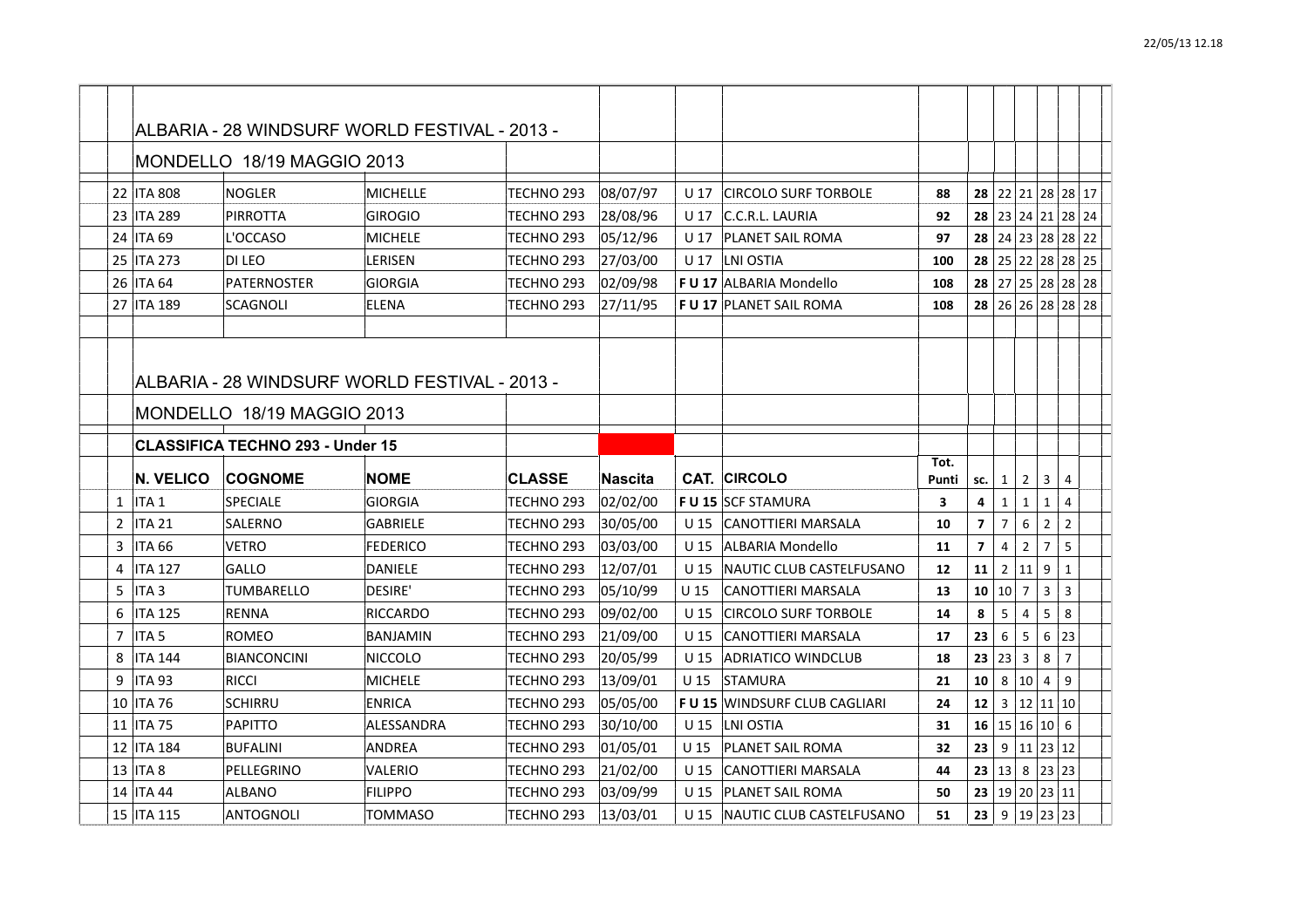|                | 16 ITA 56        | <b>CAPIZZI</b>                          | <b>FRANCESCO</b>                              | TECHNO <sub>293</sub> | 30/09/00       | U 15            | NAUTIC CLUB CASTELFUSANO            | 52             | 23  |                |                | 12 17 23 23                   |  |
|----------------|------------------|-----------------------------------------|-----------------------------------------------|-----------------------|----------------|-----------------|-------------------------------------|----------------|-----|----------------|----------------|-------------------------------|--|
|                | 17   ITA 10      | ROMEO                                   | <b>AURELIA</b>                                | TECHNO 293            | 17/11/99       |                 | <b>F U 15 CANOTTIERI MARSALA</b>    | 53             |     |                |                | <b>23</b>   16   14   23   23 |  |
|                | 18 ITA 91        | DI SALVO                                | <b>FRANCESCO</b>                              | TECHNO 293            | 03/02/01       | U 15            | ALBARIA Mondello                    | 54             |     |                |                | 23   18   13   23   23        |  |
|                | 19 ITA 116       | <b>PONTANARI</b>                        | <b>MATTEO</b>                                 | TECHNO 293            | 23/03/00       | U <sub>15</sub> | <b>CIRCOLO SURF TORBOLE</b>         | 55             |     |                |                | 23   14   18   23   23        |  |
|                | 20 ITA 122       | <b>RUGGIERI</b>                         | <b>SIMONE</b>                                 | TECHNO 293            | 17/11/00       | U <sub>15</sub> | <b>NAUTIC CLUB CASTELFUSANO</b>     | 55             |     |                |                | 23 $ 17 15 23 23$             |  |
|                | 21 ITA 157       | <b>GANNA</b>                            | <b>VIRGINIA</b>                               | TECHNO 293            | 21/01/00       |                 | <b>FU 15 WINDSURF CLUB CAGLIARI</b> | 69             |     |                |                | 23 23 23 23 23                |  |
|                | 22 ITA 130       | <b>STANCAMPIANO</b>                     | <b>ROSANNA</b>                                | TECHNO 293            | 20/07/99       |                 | <b>FU 15 C.C.R.L. LAURIA</b>        | 69             |     |                |                | 23 23 23 23 23                |  |
|                |                  |                                         |                                               |                       |                |                 |                                     |                |     |                |                |                               |  |
|                |                  |                                         |                                               |                       |                |                 |                                     |                |     |                |                |                               |  |
|                |                  |                                         | ALBARIA - 28 WINDSURF WORLD FESTIVAL - 2013 - |                       |                |                 |                                     |                |     |                |                |                               |  |
|                |                  | MONDELLO 18/19 MAGGIO 2013              |                                               |                       |                |                 |                                     |                |     |                |                |                               |  |
|                |                  | <b>CLASSIFICA TECHNO 293 - Under 13</b> |                                               |                       |                |                 |                                     |                |     |                |                |                               |  |
|                |                  |                                         |                                               |                       |                |                 |                                     |                |     |                |                |                               |  |
|                |                  |                                         |                                               |                       |                |                 |                                     | Tot.           |     |                |                |                               |  |
|                | <b>N. VELICO</b> | <b>COGNOME</b>                          | <b>NOME</b>                                   | <b>CLASSE</b>         | <b>Nascita</b> |                 | <b>CAT. CIRCOLO</b>                 | Punti          | sc. | $\mathbf{1}$   | $\overline{2}$ |                               |  |
|                | $1$   ITA 138    | <b>STANCAMPIANO</b>                     | <b>GIORGIO</b>                                | TECHNO 293            | 05/03/01       | U 13            | C.C.R.L. LAURIA                     | 4              |     | $\mathbf{1}$   | $\overline{3}$ |                               |  |
| 3              | <b>ITA7</b>      | ONALI                                   | <b>RICCARDO</b>                               | TECHNO 293            | 12/07/01       | U 13            | WINDSURF CLUB CAGLIARI              | 6              |     | 4              | $\overline{2}$ |                               |  |
| $\mathbf{2}$   | <b>ITA 150</b>   | <b>RENNA</b>                            | NICOLO                                        | TECHNO 293            | 01/05/01       | U 13            | <b>CIRCOLO SURF TORBOLE</b>         | 6              |     | $\overline{2}$ | 4              |                               |  |
| 4              | ITA 116          | SORRENTINO                              | <b>ROMAN</b>                                  | TECHNO 293            | 24/01/01       | U 13            | CANOTTIERI MARSALA                  | $\overline{7}$ |     | 6              | $\mathbf{1}$   |                               |  |
| 5              | <b>ITA 88</b>    | MONTANUCCI                              | <b>SIMONE</b>                                 | TECHNO <sub>293</sub> | 04/06/01       | U 13            | LNI CIVITAVECCHIA                   | 8              |     | $\overline{3}$ | 5              |                               |  |
| 6              | <b>ITA 46</b>    | <b>BARBERA</b>                          | GIOIA                                         | TECHNO 293            | 03/02/01       | U 13            | NAUTIC CLUB CASTELFUSANO            | 11             |     | 5              | 6              |                               |  |
| $\overline{7}$ | <b>ITA 178</b>   | DI DOMENICO                             | ISOTTA                                        | TECHNO <sub>293</sub> | 17/08/01       | U 13            | LNI OSTIA                           | 15             |     | 8              | $\overline{7}$ |                               |  |
| 8              | ITA 119          | <b>VENNARI</b>                          | <b>GIORGIO</b>                                | TECHNO 293            | 06/01/01       | U 13            | <b>PLANET SAIL ROMA</b>             | 16             |     | $\overline{7}$ | 9              |                               |  |
| 9              | <b>ITA 118</b>   | <b>BETTIDI</b>                          | <b>AGNESE</b>                                 | TECHNO 293            | 03/03/00       | Esor.           | <b>PLANET SAIL ROMA</b>             | 18             |     | 10             | 8              |                               |  |
|                | 10 ITA 222       | <b>SAVIANTONI</b>                       | <b>CORRADO</b>                                | TECHNO 293            | 22/01/01       | U 13            | LNI OSTIA                           | 23             |     | 9              | 14             |                               |  |
|                | 11   ITA 27      | ZERILLO                                 | ALESSANDRA                                    | TECHNO <sub>293</sub> | 28/07/01       | U 13            | ALBARIA Mondello                    | 25             |     |                | 11 14          |                               |  |
|                | 12 ITA 77        | <b>BENTLEY</b>                          | MANLIO                                        | TECHNO 293            | 24/09/01       | U 13            | <b>ALBARIA Mondello</b>             | 26             |     |                | $12$   14      |                               |  |
|                |                  |                                         |                                               |                       |                |                 |                                     |                |     |                |                |                               |  |
|                |                  |                                         | ALBARIA - 28 WINDSURF WORLD FESTIVAL - 2013 - |                       |                |                 |                                     |                |     |                |                |                               |  |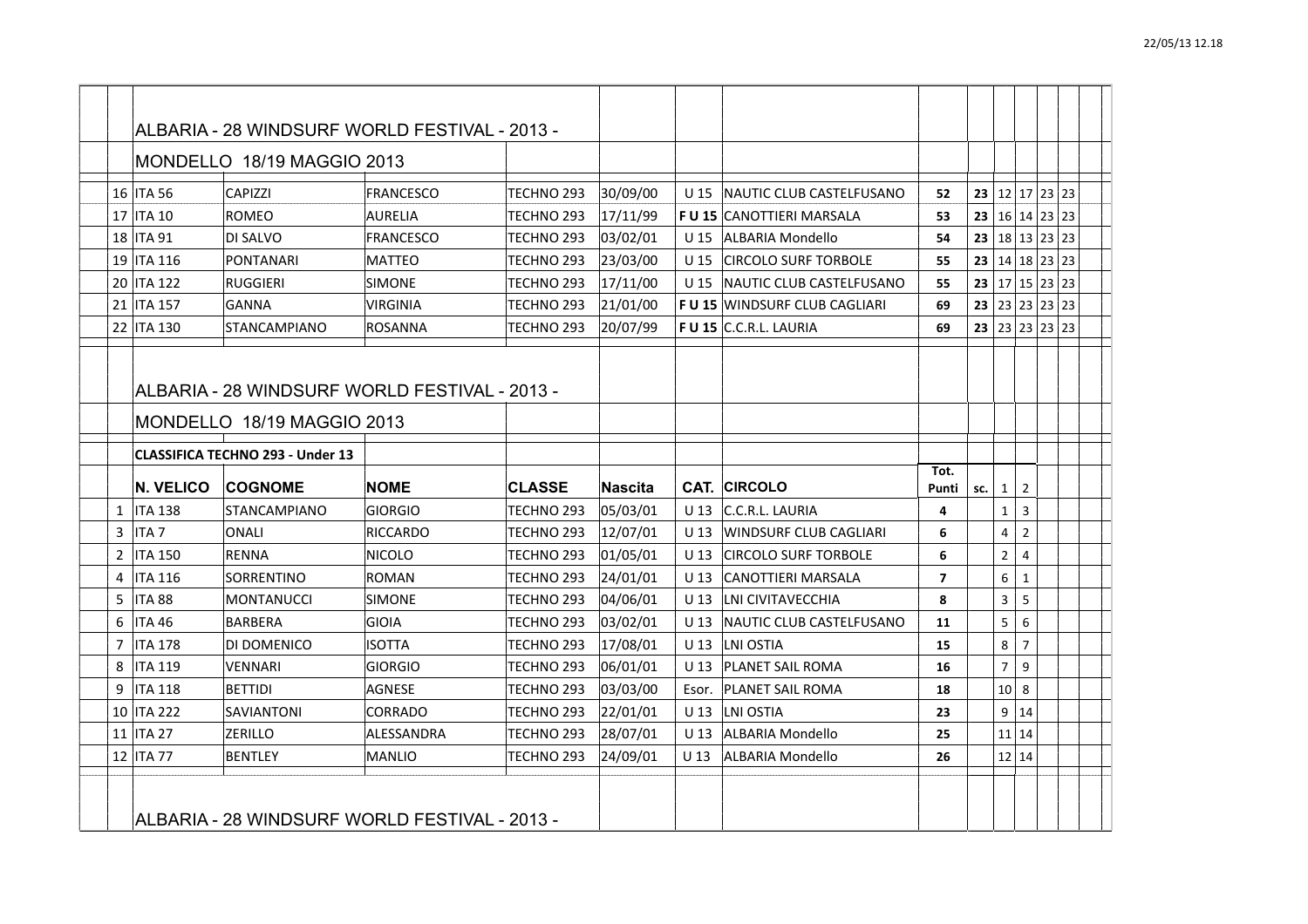|   |                             | MONDELLO 18/19 MAGGIO 2013                    |                  |               |                |                 |                                 |                   |     |                |                         |                |  |
|---|-----------------------------|-----------------------------------------------|------------------|---------------|----------------|-----------------|---------------------------------|-------------------|-----|----------------|-------------------------|----------------|--|
|   |                             | CLASSIFICA TECHNO 293 - KIDS CH 4 (13 atleti) |                  |               |                |                 |                                 |                   |     |                |                         |                |  |
|   | <b>N. VELICO</b>            | <b>COGNOME</b>                                | <b>NOME</b>      | <b>CLASSE</b> | <b>Nascita</b> | CAT.            | <b>CIRCOLO</b>                  | Punti             | SC. | $\mathbf{1}$   | $\overline{2}$          | 3              |  |
| 1 | $\Pi A 9$                   | <b>CRESCENZINI</b>                            | SIRIA            | <b>KIDS</b>   | 29/03/02       | CH <sub>4</sub> | LNI CIVITAVECCHIA               | 6                 |     | $\mathbf{1}$   | $\mathbf{1}$            | $\overline{4}$ |  |
| 2 | ITA <sub>3</sub>            | <b>GUIDA DI RONZA</b>                         | <b>ANDREA</b>    | <b>KIDS</b>   | 21/06/02       | CH <sub>4</sub> | NAUTIC CLUB CASTELFUSANO        | 6                 |     | $\overline{2}$ | $\mathbf 2$             | $\overline{2}$ |  |
| 3 | <b>ITA 16</b>               | <b>DE FELICI</b>                              | <b>AURORA</b>    | <b>KIDS</b>   | 09/02/02       | CH <sub>4</sub> | LNI CIVITAVECCHIA               | 14                |     | 6              | 5                       | $\overline{3}$ |  |
| 4 | <b>ITA 82</b>               | FLORENO                                       | <b>DARIO</b>     | <b>KIDS</b>   | 12/01/02       | CH <sub>4</sub> | <b>CANOTTIERI MARSALA</b>       | 17                |     | 5              | 6                       | 6              |  |
| 5 | <b>ITA 80</b>               | <b>BUSETTA</b>                                | <b>GAIA</b>      | <b>KIDS</b>   | 26/06/02       | CH <sub>4</sub> | <b>CANOTTIERI MARSALA</b>       | 17                |     | 8              | 4                       | 5              |  |
| 6 | <b>ITA 100</b>              | <b>GUELLA</b>                                 | <b>GABRIELE</b>  | <b>KIDS</b>   | 14/09/02       | CH <sub>4</sub> | <b>CIRCOLO SURF TORBOLE</b>     | 22                |     | 9              |                         | 3 10           |  |
| 7 | ITA <sub>61</sub>           | <b>BUCARELLI</b>                              | LUYDOVICA        | <b>KIDS</b>   | 02/04/02       | CH <sub>4</sub> | L.N.I. CIVITAVECCHIA            | 25                |     | 10             | 8                       | $\overline{7}$ |  |
| 8 | ITA 79                      | <b>PLACIDO</b>                                | <b>MATTEO</b>    | <b>KIDS</b>   | 27/03/02       | CH <sub>4</sub> | WINDSURF CLUB CAGLIARI          | 28                |     | $\overline{7}$ | 10 11                   |                |  |
| 9 | <b>ITA 105</b>              | <b>IOTTI</b>                                  | ALESSANDRO       | <b>KIDS</b>   | 08/09/02       | CH <sub>4</sub> | <b>CIRCOLO SURF TORBOLE</b>     | 31                |     | 11             | $11$   9                |                |  |
|   | 10 ITA 78                   | CANU                                          | <b>EDOARDO</b>   | <b>KIDS</b>   | 25/03/02       | CH <sub>4</sub> | WINDSURF CLUB CAGLIARI          | 33                |     | 16             | 9                       | 8              |  |
|   | 11 ITA 104                  | POLLETTINI                                    | TOMMASO          | <b>KIDS</b>   | 17/10/02       | CH <sub>4</sub> | <b>CIRCOLO SURF TORBOLE</b>     | 48                |     |                | 16 16 16                |                |  |
|   | 12 ITA 5 (ITA 20) RICCIOTTI |                                               | ALESSANDRO       | <b>KIDS</b>   | 23/08/02       | CH <sub>4</sub> | <b>CIRCOLO SURF TORBOLE</b>     | 48                |     |                | 16 16 16                |                |  |
|   | $3 * ITA 67$                | * 2001 - STAGNO                               | <b>LORENZO</b>   | <b>KIDS</b>   | 19/05/01       | CH <sub>4</sub> | <b>CCRL LAURIA</b>              | 11                |     | 3              | $\overline{7}$          | $\mathbf{1}$   |  |
|   |                             | CLASSIFICA TECHNO 293 - KIDS CH 3 (13 atleti) |                  |               |                |                 |                                 |                   |     |                |                         |                |  |
|   | <b>N. VELICO</b>            | <b>COGNOME</b>                                | <b>NOME</b>      | <b>CLASSE</b> | Nascita        |                 | CAT. CIRCOLO                    | Punti             | SC. | $\mathbf{1}$   | $\overline{2}$          | 3              |  |
|   | $1$ ITA 35                  | <b>GIANGRANDE</b>                             | ALESSANDRO       | <b>KIDS</b>   | 25/02/03       |                 | CH 3 ALBARIA Mondello           | 4                 |     | $\mathbf{1}$   | $\overline{2}$          | $\mathbf{1}$   |  |
|   | $2$ ITA 18                  | <b>DE FELICI</b>                              | LAVINIA          | <b>KIDS</b>   | 30/07/03       |                 | <b>CH 3 FILNI CIVITAVECCHIA</b> | $\overline{7}$    |     | $\overline{2}$ | $\overline{\mathbf{3}}$ | $\overline{2}$ |  |
| 3 | ITA <sub>8</sub>            | <b>ANTOGNOLI</b>                              | <b>DAVIDE</b>    | <b>KIDS</b>   | 28/07/03       |                 | CH 3 INAUTIC CLUB CASTELFUSANO  | 9                 |     | $\overline{3}$ | $\mathbf{1}$            | 5              |  |
| 4 | <b>ITA 101</b>              | <b>TOMASI</b>                                 | ALESSANDRO JOSE' | <b>KIDS</b>   | 25/04/03       |                 | CH 3 CIRCOLO SURF TORBOLE       | $12 \overline{ }$ |     | $\overline{4}$ | 5                       | $\overline{3}$ |  |
| 5 | <b>ITA 17</b>               | <b>TAMBURINI</b>                              | <b>GABRIELE</b>  | <b>KIDS</b>   | 27/04/03       |                 | CH 3   PLANET SAIL ROMA         | 13                |     | 5              | 4                       | 4              |  |
| 6 | <b>ITA 52</b>               | ZANNELLI                                      | LORENZO          | <b>KIDS</b>   | 29/11/02       | CH <sub>3</sub> | <b>CCRL LAURIA</b>              | 20                |     | 8              | 6                       | 6              |  |
| 7 | ITA 31                      | MARCHISELLI                                   | <b>EDOARDO</b>   | <b>KIDS</b>   | 02/11/03       |                 | CH 3   PLANET SAIL ROMA         | 27                |     | 6              | 14                      | $\overline{7}$ |  |
| 8 | <b>ITA 50</b>               | MATRANGA                                      | <b>FRANCESCO</b> | <b>KIDS</b>   | 25/05/02       |                 | CH 3   C.C.RL. LAURIA           | 28                |     | $\overline{7}$ |                         | 7 14           |  |
| 9 | <b>ITA 39</b>               | <b>POLLETTI</b>                               | <b>ELENA</b>     | KIDS          | 12/09/03       | CH <sub>3</sub> | NAUTIC CLUB CASTELFUSANO        | 31                |     | 9              |                         | 8 14           |  |
|   | 10   ITA 34                 | <b>AVERSA</b>                                 | <b>GIULIA</b>    | <b>KIDS</b>   | 19/11/03       | CH <sub>3</sub> | NAUTIC CLUB CASTELFUSANO        | 38                |     |                | 10 14 14                |                |  |
|   | 11   ITA 20                 | <b>CALDERINI</b>                              | MATTIA           | <b>KIDS</b>   | 28/08/03       | CH <sub>3</sub> | INAUTIC CLUB CASTELFUSANO       | 42                |     |                | 14 14 14                |                |  |
|   | 12   ITA 15                 | <b>RENNA</b>                                  | <b>SOFIA</b>     | <b>KIDS</b>   | 14/11/04       | CH <sub>3</sub> | <b>CIRCOLO SURF TORBOLE</b>     | 42                |     |                | 14 14 14                |                |  |
|   | 13   ITA 13                 | <b>SIMEONI</b>                                | FRANCESCO        | <b>KIDS</b>   | 23/01/04       | CH <sub>3</sub> | INAUTIC CLUB CASTELFUSANO       | 42                |     |                | 14 14 14                |                |  |
|   |                             |                                               |                  |               |                |                 |                                 |                   |     |                |                         |                |  |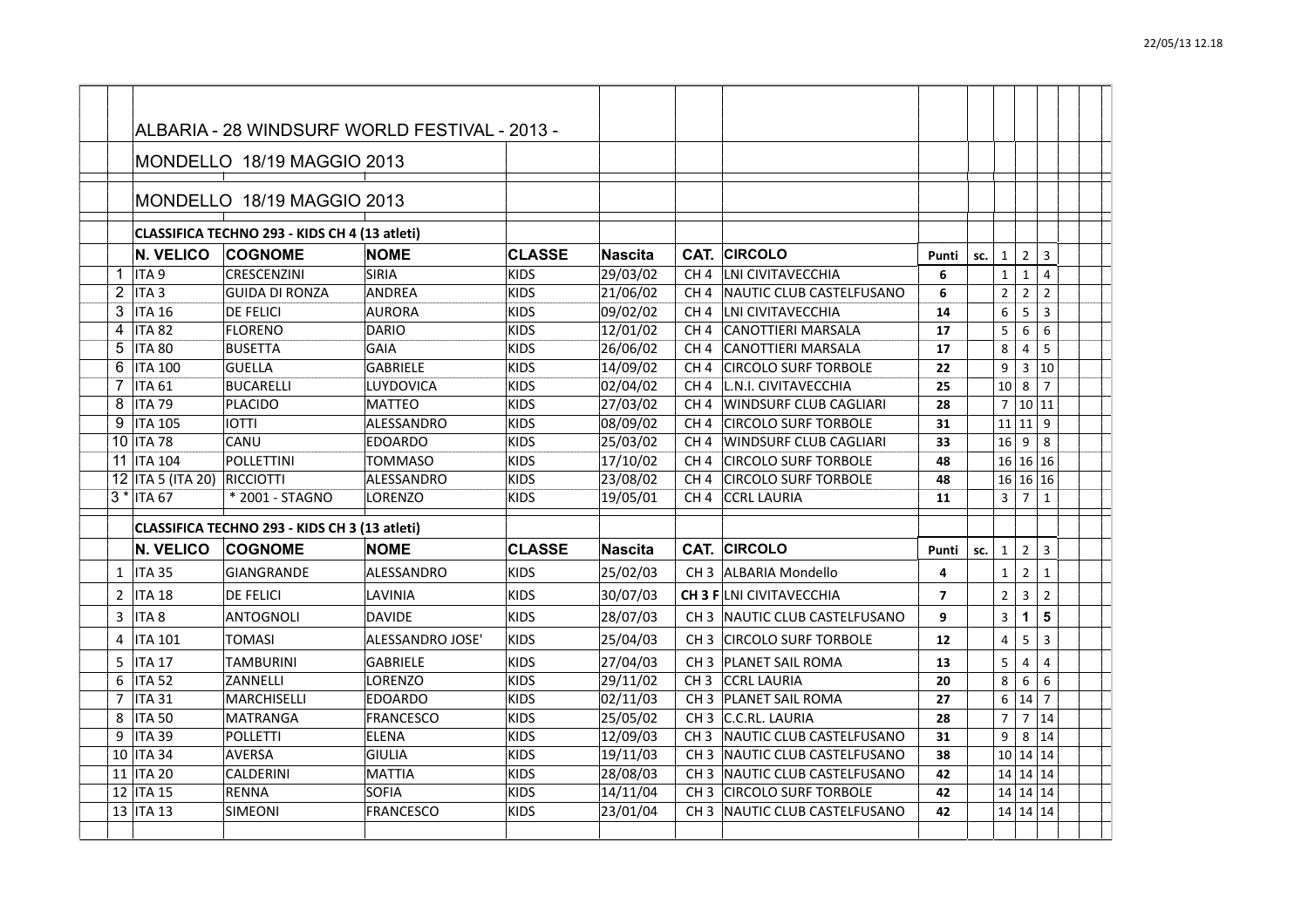|                |                |                             | ALBARIA ASICILY GRAN PRIX Partenti 50 |                           | Partenza 15:10                 |                              |                 |                                      |  |  |  |  |
|----------------|----------------|-----------------------------|---------------------------------------|---------------------------|--------------------------------|------------------------------|-----------------|--------------------------------------|--|--|--|--|
|                |                |                             | <b>LONG DISTANCE - BEACH START</b>    |                           | Arrivo 1° 16:20                |                              |                 |                                      |  |  |  |  |
|                |                |                             |                                       |                           |                                |                              |                 |                                      |  |  |  |  |
|                |                |                             |                                       |                           |                                |                              |                 |                                      |  |  |  |  |
|                |                | N. VELICO                   | <b>COGNOME</b>                        | <b>NOME</b>               |                                | <b>FIRMA RIENTRO A TERRA</b> |                 |                                      |  |  |  |  |
|                |                | Palermo, 17/05/2013         |                                       |                           |                                |                              |                 |                                      |  |  |  |  |
|                | 1              | NED <sub>8</sub>            | <b>VAN RIJSSELBERGE</b>               | DORIAN                    | <b>RSX</b>                     |                              |                 | Olanda                               |  |  |  |  |
|                | $\overline{2}$ | GBR <sub>7</sub>            | <b>CARNEY</b>                         | <b>ELLIOT</b>             | <b>RSX</b>                     |                              |                 | <b>Gran Bretagna</b>                 |  |  |  |  |
|                | 3              | ITA <sub>9</sub>            | <b>ESPOSITO</b>                       | <b>FEDERICO</b>           | <b>RSX</b>                     |                              |                 | <b>GS Fiamme Oro</b>                 |  |  |  |  |
|                | 4              | ITA <sub>2</sub>            | <b>BAGLIONE</b>                       | MARCANTONIO               | <b>RSX</b>                     |                              |                 | <b>Albaria Mondello</b>              |  |  |  |  |
|                | 5              | AUS <sub>1</sub>            | <b>VOS</b>                            | <b>PATRICK</b>            | <b>RSX</b>                     |                              |                 | Australia                            |  |  |  |  |
|                |                | 1 Cancello La TORRE         |                                       | Partenza 15:10 - arrivo   |                                |                              |                 |                                      |  |  |  |  |
|                |                |                             |                                       |                           |                                |                              |                 |                                      |  |  |  |  |
| 6              | 1              | <b>ITA 12</b>               | <b>ZERILLO</b>                        | <b>GIUSEPPE</b>           | <b>RSX YOUTH</b>               |                              |                 | Albaria Mondello                     |  |  |  |  |
| $\overline{7}$ | $\mathbf{1}$   | <b>ITA 12</b>               | GIORDANO                              | RICCARDO                  | <b>WINDSURFER</b>              |                              |                 | Albaria Mondello                     |  |  |  |  |
| 8              | $\mathbf{1}$   | <b>ITA 999</b>              | <b>ZERILLO</b>                        | <b>ALBERTO</b>            | TECHNO 293                     |                              | IU 17           | Albaria Mondello                     |  |  |  |  |
| 9              | $\overline{2}$ | <b>ITA 85</b>               | <b>EVANGELISTI</b>                    | MATTEO                    | TECHNO 293                     |                              | U 17            | LNI CIVITAVECCHIA                    |  |  |  |  |
| 10             | $\overline{2}$ | <b>ITA</b>                  | <b>BELLI DELL'ISCA</b>                | RICCARDO                  | <b>WINDSURFER</b>              |                              |                 | <b>CC LAURIA</b>                     |  |  |  |  |
| 11             | 3              | <b>ITA</b>                  | <b>DI STEFANO</b>                     | GIOVANNI                  | <b>WINDSURFER</b>              |                              |                 | Albaria Mondello                     |  |  |  |  |
| 12             |                | $3$   ITA 13<br>2   ITA 222 | LO MAURO<br><b>TENSI</b>              | RUGGERO<br><b>TOMMASO</b> | TECHNO 293<br><b>RSX YOUTH</b> |                              | U 17            | <b>CC LAURIA</b><br><b>LNI OSTIA</b> |  |  |  |  |
| 13<br>14       |                | 4   ITA 111                 | BONANOME                              | STEFANO                   | <b>WINDSURFER</b>              |                              |                 |                                      |  |  |  |  |
| 15             | $\overline{4}$ | ITA <sub>6</sub>            | <b>GERACI</b>                         | LORENZO                   | TECHNO 293                     |                              | IU 17           | <b>CC LAURIA</b>                     |  |  |  |  |
| 16             | 1              | ITA <sub>1</sub>            | <b>SPECIALE</b>                       | GIORGIA                   | TECHNO 293                     |                              | U 17            |                                      |  |  |  |  |
| 17             | 5              | <b>ITA 59</b>               | STASSI                                | <b>UMBERTO</b>            | TECHNO 293                     |                              | U <sub>17</sub> | Albaria Mondello                     |  |  |  |  |
| 18             | 5              | <b>ITA</b>                  | ARCIPRETE                             | MANUELE                   | <b>WINDSURFER</b>              |                              |                 |                                      |  |  |  |  |
| 19             | $\overline{3}$ | <b>ITA 55</b>               | MATRACIA                              | <b>LUCA</b>               | <b>RSX YOUTH</b>               |                              |                 | <b>CC LAURIA</b>                     |  |  |  |  |
| 20             | 6              | ITA4                        | <b>CONTI</b>                          | GUGLIELMO                 | TECHNO 293                     |                              | U 17            | <b>CC LAURIA</b>                     |  |  |  |  |
| 21             |                | $4$ ITA 7                   | RAMPOLLA                              | GABRIELE                  | <b>RSX YOUTH</b>               |                              |                 |                                      |  |  |  |  |
| 22             |                | $2$  ITA 66                 | <b>VETRO</b>                          | FEDERICO                  | TECHNO 293                     |                              | U 15            |                                      |  |  |  |  |
| 23             |                | 7   ITA 60                  | <b>BENEDETTI</b>                      | KATRIN                    | TECHNO <sub>293</sub>          |                              | U 17            |                                      |  |  |  |  |
| 24             | 3              | <b>ITA 93</b>               | <b>RICCI</b>                          | <b>MICHELE</b>            | TECHNO 293                     |                              | U 15            |                                      |  |  |  |  |
| 25             |                | 5   ITA 92                  | <b>CERRETI</b>                        | <b>MICAELA</b>            | <b>RSX YOUTH</b>               |                              |                 |                                      |  |  |  |  |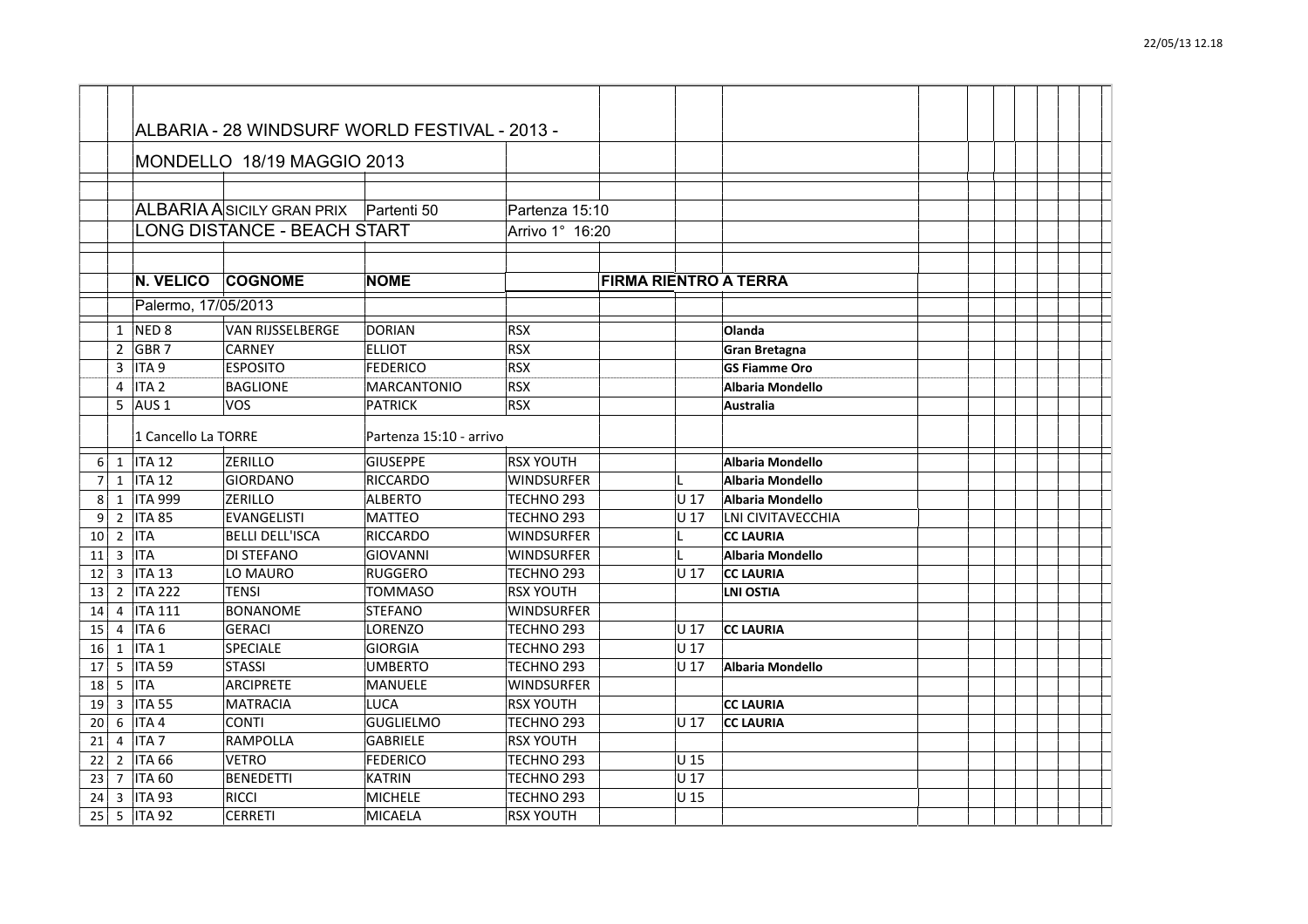| 26 |                | 1   ITA 138             | STANCAMPIANO                      | <b>GIORGIO</b> | TECHNO <sub>293</sub> | U 13  | <b>CC LAURIA</b> |  |  |  |
|----|----------------|-------------------------|-----------------------------------|----------------|-----------------------|-------|------------------|--|--|--|
| 27 | 1              | <b>ITA 189</b>          | <b>SCAGNOLI</b>                   | <b>ELENA</b>   | TECHNO <sub>293</sub> | Open  |                  |  |  |  |
| 28 | 6              | ITA 29                  | <b>LEONE</b>                      | LEONARDO       | <b>WINDSURFER</b>     |       |                  |  |  |  |
| 29 | $\overline{7}$ | <b>ITA 11</b>           | CINQUEGRANI                       | ROSARIO        | WINDSURFER            |       |                  |  |  |  |
| 30 | 8              | <b>ITA 64</b>           | PATERNOSTER                       | GIORGIA        | TECHNO 293            | U 17  | Albaria Mondello |  |  |  |
| 31 | 9              | <b>ITA 273</b>          | DI LEO                            | <b>LERISEN</b> | TECHNO 293            | lu 17 |                  |  |  |  |
| 32 | 6              | <b>ITA 53</b>           | <b>D'AMICO</b>                    | <b>ANDREA</b>  | <b>RSX YOUTH</b>      |       |                  |  |  |  |
| 33 | 8              | <b>ITA</b>              | <b>BRUNO</b>                      | EDOARDO        | WINDSURFER            | D     |                  |  |  |  |
| 34 | 4              | <b>ITA 184</b>          | <b>BUFALINI</b>                   | <b>ANDREA</b>  | TECHNO <sub>293</sub> | U 15  |                  |  |  |  |
| 35 | $\overline{2}$ | <b>ITA 69</b>           | L'OCCASO                          | MICHELE        | TECHNO <sub>293</sub> | Open  |                  |  |  |  |
| 36 | 9              | <b>ITA</b>              | <b>BUFALINI</b>                   | MAURIZIO       | WINDSURFER            | D     |                  |  |  |  |
|    |                | 37 10 ITA 02            | <b>AMATO</b>                      | GUIDO          | <b>WINDSURFER</b>     |       |                  |  |  |  |
| 38 |                | 10   ITA 9              | <b>DI STEFANO</b>                 | ROBERTO        | TECHNO <sub>293</sub> | U 17  |                  |  |  |  |
| 39 | 11             | <b>ITA 17</b>           | CANGEMI                           | ANTONINO       | TECHNO <sub>293</sub> | U 17  |                  |  |  |  |
| 40 | 5              | <b>ITA 88</b>           | MONTANUCCI                        | <b>SIMONE</b>  | TECHNO 293            | U 15  |                  |  |  |  |
| 41 | 6              | <b>ITA 75</b>           | PAPITTO                           | ALESSANDRA     | TECHNO <sub>293</sub> | U 15  |                  |  |  |  |
| 42 |                | 2 ITA 178               | DI DOMENICO                       | <b>ISOTTA</b>  | TECHNO <sub>293</sub> | U 13  |                  |  |  |  |
| 43 | $\mathbf{1}$   | <b>ITA 118</b>          | <b>BETTIDI</b>                    | AGNESE         | TECHNO <sub>293</sub> | Es.   |                  |  |  |  |
| 44 | $\overline{7}$ | <b>ITA 60</b>           | BENEDETTI                         | DANIELE        | <b>RSX YOUTH</b>      |       |                  |  |  |  |
| 45 | 3              | <b>ITA 222</b>          | SAVIANTONI                        | CORRADO        | TECHNO <sub>293</sub> | lU 13 |                  |  |  |  |
| 46 | 4              | <b>ITA</b>              | <b>VENNARI</b>                    | GIORGIO        | TECHNO <sub>293</sub> | U 13  |                  |  |  |  |
| 47 | 7              | <b>ITA 44</b>           | ALBANO                            | FILIPPO        | TECHNO 293 UNDER 15   |       |                  |  |  |  |
| 48 |                | 12   ITA 153            | <b>TORCHIA</b>                    | LAURA          | TECHNO <sub>293</sub> | U 17  |                  |  |  |  |
| 49 |                | 13   ITA 65             | <b>TORCHIA</b>                    | SIMONA         | TECHNO <sub>293</sub> | U 17  |                  |  |  |  |
|    | $50$ 11        | <b>ITA</b>              | VALDIVIESO                        | MARIO          | <b>WINDSURFER</b>     | D     |                  |  |  |  |
|    |                |                         |                                   |                |                       |       |                  |  |  |  |
|    |                |                         | 28 - Windsurf World Festival 2013 |                |                       |       |                  |  |  |  |
|    |                |                         |                                   |                |                       |       |                  |  |  |  |
|    |                | Regata di Vela D'altura |                                   | Time           |                       |       |                  |  |  |  |
|    | 1              | <b>ITA 16131</b>        | ALVAROSKI                         | 13.01          |                       |       |                  |  |  |  |
|    | $\overline{2}$ | 14609                   | <b>WIRELES</b>                    | 13.04          |                       |       |                  |  |  |  |
|    | 3              | 16240                   | <b>COCHINA</b>                    | 13.04          |                       |       |                  |  |  |  |
|    | 4              | <b>ITA 12001</b>        | <b>EXTASI</b>                     | 13.07          |                       |       |                  |  |  |  |